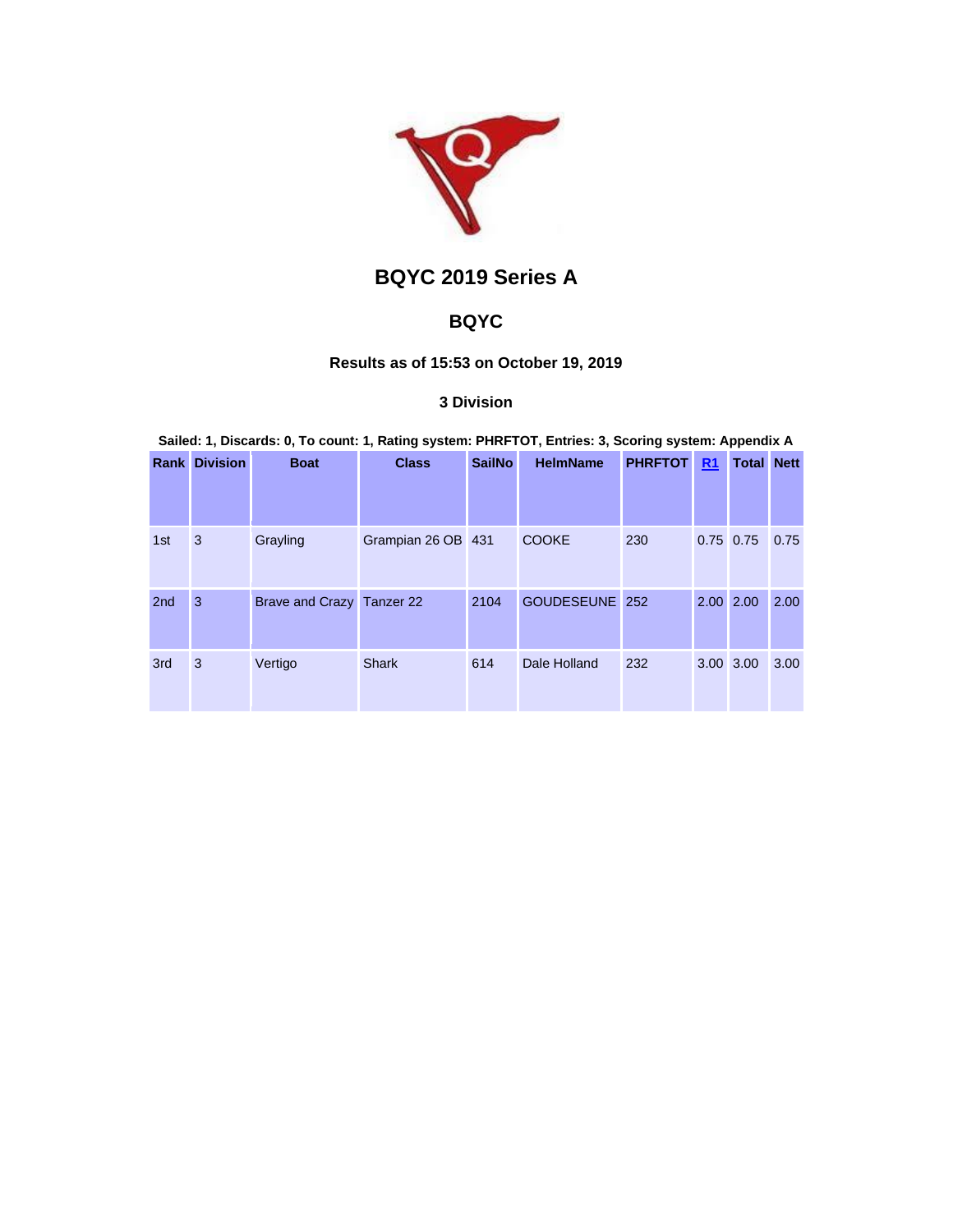### **Shark Division**

|                 | <b>Rank Division</b><br><b>Boat</b> |                                   | <b>Class</b>         | <b>SailNo</b> | <b>HelmName</b> | <b>PHRFTOT</b> | R1          | <b>Total Nett</b> |      |
|-----------------|-------------------------------------|-----------------------------------|----------------------|---------------|-----------------|----------------|-------------|-------------------|------|
|                 |                                     |                                   |                      |               |                 |                |             |                   |      |
| 1st             | <b>Shark</b>                        | <b>Tiger Niles</b>                | SHARK 24 1489        |               | <b>AKER</b>     | 219            | $0.75$ 0.75 |                   | 0.75 |
| 2 <sub>nd</sub> | <b>Shark</b>                        | Mako                              | <b>SHARK 24 1762</b> |               | <b>WAGER</b>    | 219            | 2.00 2.00   |                   | 2.00 |
| 3rd             | <b>Shark</b>                        | <b>Nautical Disaster SHARK 24</b> |                      |               | Giesbrecht      | 219            | 3.00 3.00   |                   | 3.00 |
| 4th             | <b>Shark</b>                        | Paradox                           | <b>SHARK 24 1485</b> |               | MUNROE, D 219   |                | 4.00 4.00   |                   | 4.00 |

## **Sailed: 1, Discards: 0, To count: 1, Rating system: PHRFTOT, Entries: 4, Scoring system: Appendix A**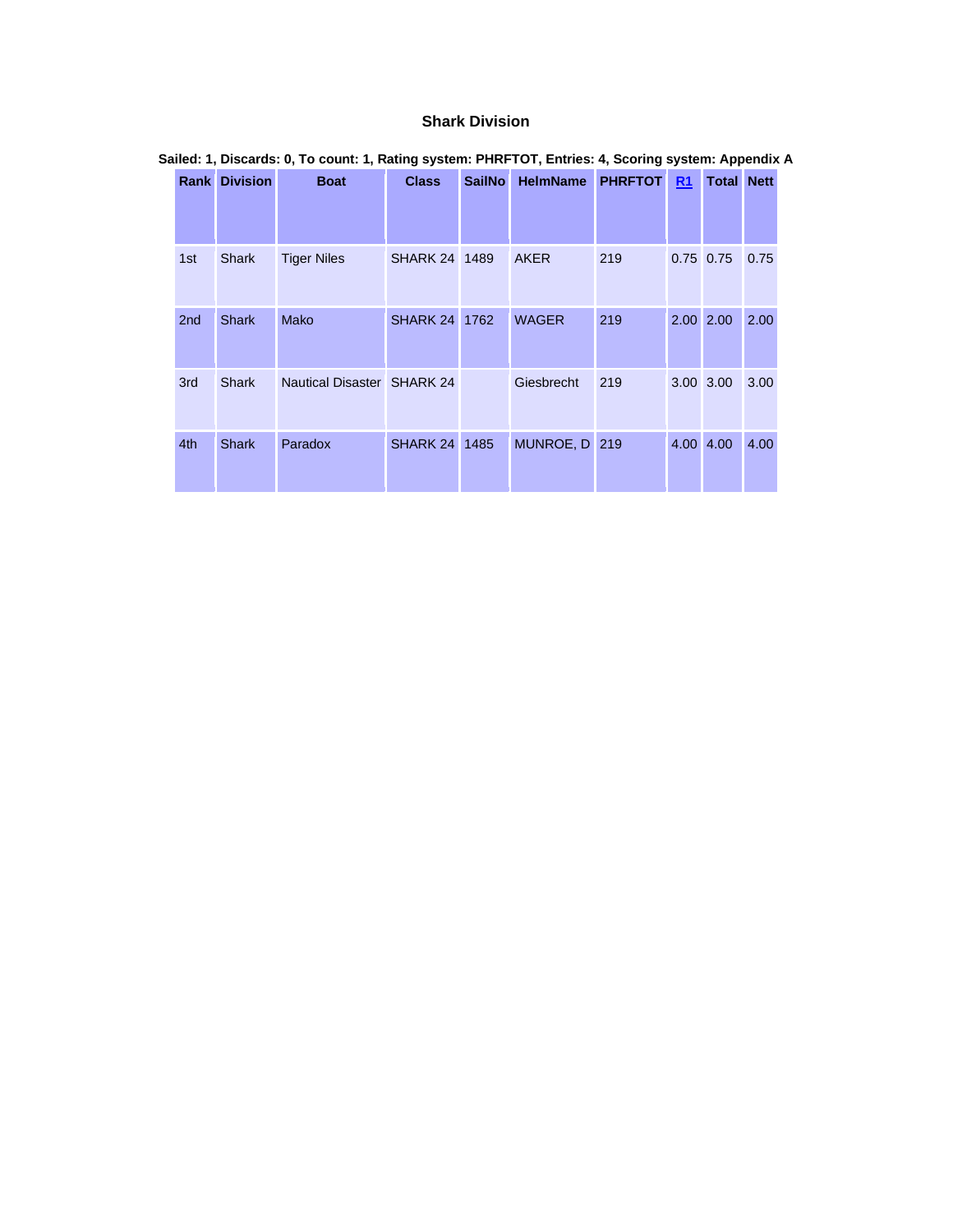# **2 Division**

|                 | <u>aanaan ili sinaan ah ah iyo aaniin ili iyaniid alamanii 1 inti 1 a ili miningi maariind alamanii ilibbaridiin i</u> |                      |                    |               |                 |                |               |                   |      |  |  |  |  |
|-----------------|------------------------------------------------------------------------------------------------------------------------|----------------------|--------------------|---------------|-----------------|----------------|---------------|-------------------|------|--|--|--|--|
|                 | <b>Rank Division</b>                                                                                                   | <b>Boat</b>          | <b>Class</b>       | <b>SailNo</b> | <b>HelmName</b> | <b>PHRFTOT</b> | R1            | <b>Total Nett</b> |      |  |  |  |  |
| 1st             | $\overline{2}$                                                                                                         | Freya                | Grampian 26 IB 516 |               | <b>RENDER</b>   | 245            | 0.75          | $0.75$ 0.75       |      |  |  |  |  |
| 2 <sub>nd</sub> | $\overline{2}$                                                                                                         | Mocha Magic C&C 27-3 |                    | 74021         | MCGARVEY 204    |                | 3.00 DNF 3.00 |                   | 3.00 |  |  |  |  |

# **Sailed: 1, Discards: 0, To count: 1, Rating system: PHRFTOT, Entries: 2, Scoring system: Appendix A**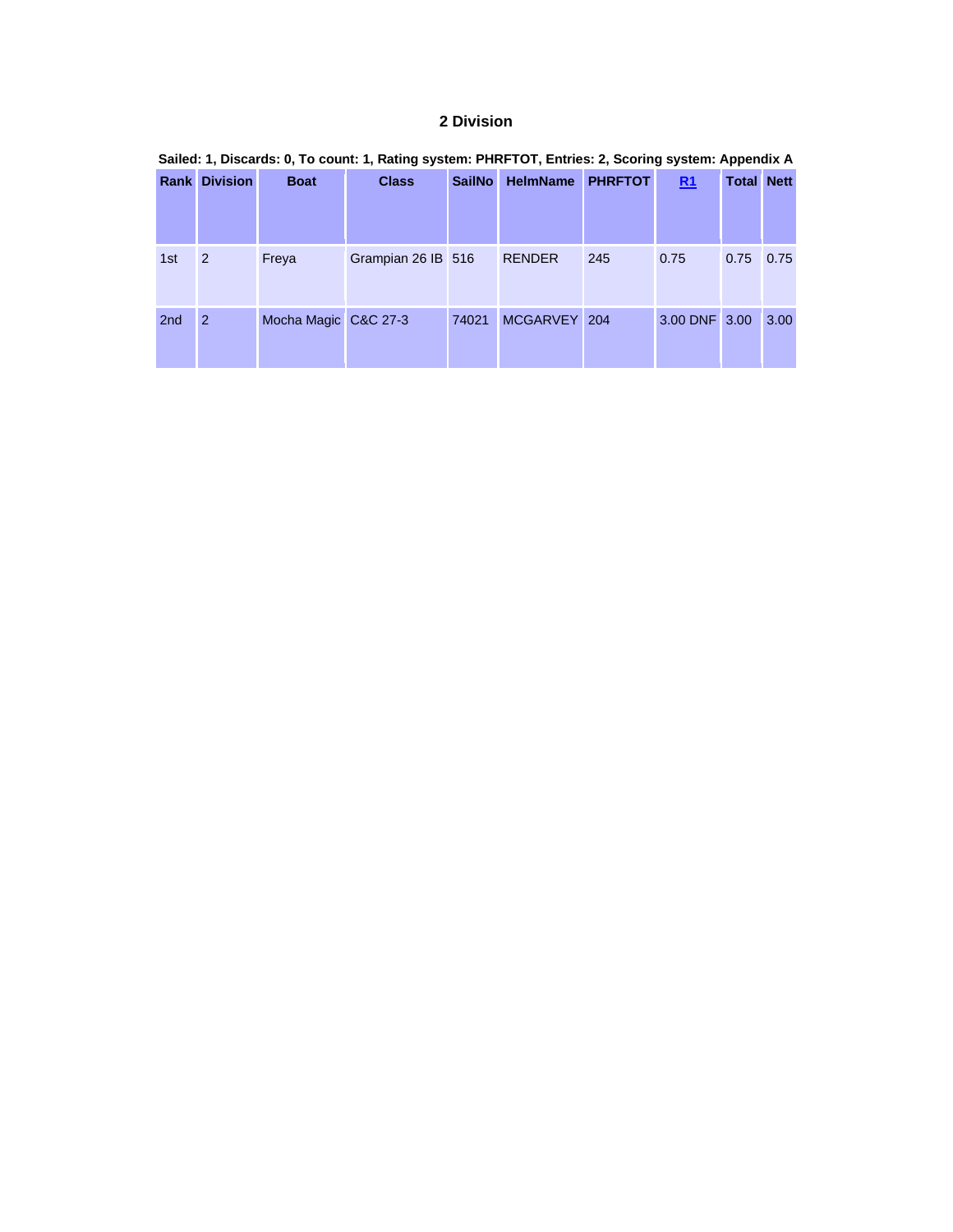### **R1 - 3 Division**

| Rank         | <b>Division</b> | <b>Boat</b>                  | <b>Class</b>          | <b>SailNo</b> | <b>HelmName</b> | <b>PHRFTOT</b> | <b>Start</b> | <b>Finish</b>         | <b>Elapsed</b> | <b>Corrected Points</b> |      |
|--------------|-----------------|------------------------------|-----------------------|---------------|-----------------|----------------|--------------|-----------------------|----------------|-------------------------|------|
| $\mathbf{1}$ | 3               | Grayling                     | Grampian 431<br>26 OB |               | <b>COOKE</b>    | 230            |              | 1340 15:19:25 1:39:25 |                | 1:29:11                 | 0.75 |
| 2            | 3               | <b>Brave</b><br>and<br>Crazy | <b>Tanzer</b><br>22   | 2104          | GOUDESEUNE 252  |                | 1340         | 15:27:31 1:47:31      |                | 1:33:12                 | 2.00 |
| 3            | 3               | Vertigo                      | <b>Shark</b>          | 614           | Dale Holland    | 232            |              | 1340 15:33:27 1:53:27 |                | 1:41:27                 | 3.00 |

#### **Start: Start 1, Finishes: Place**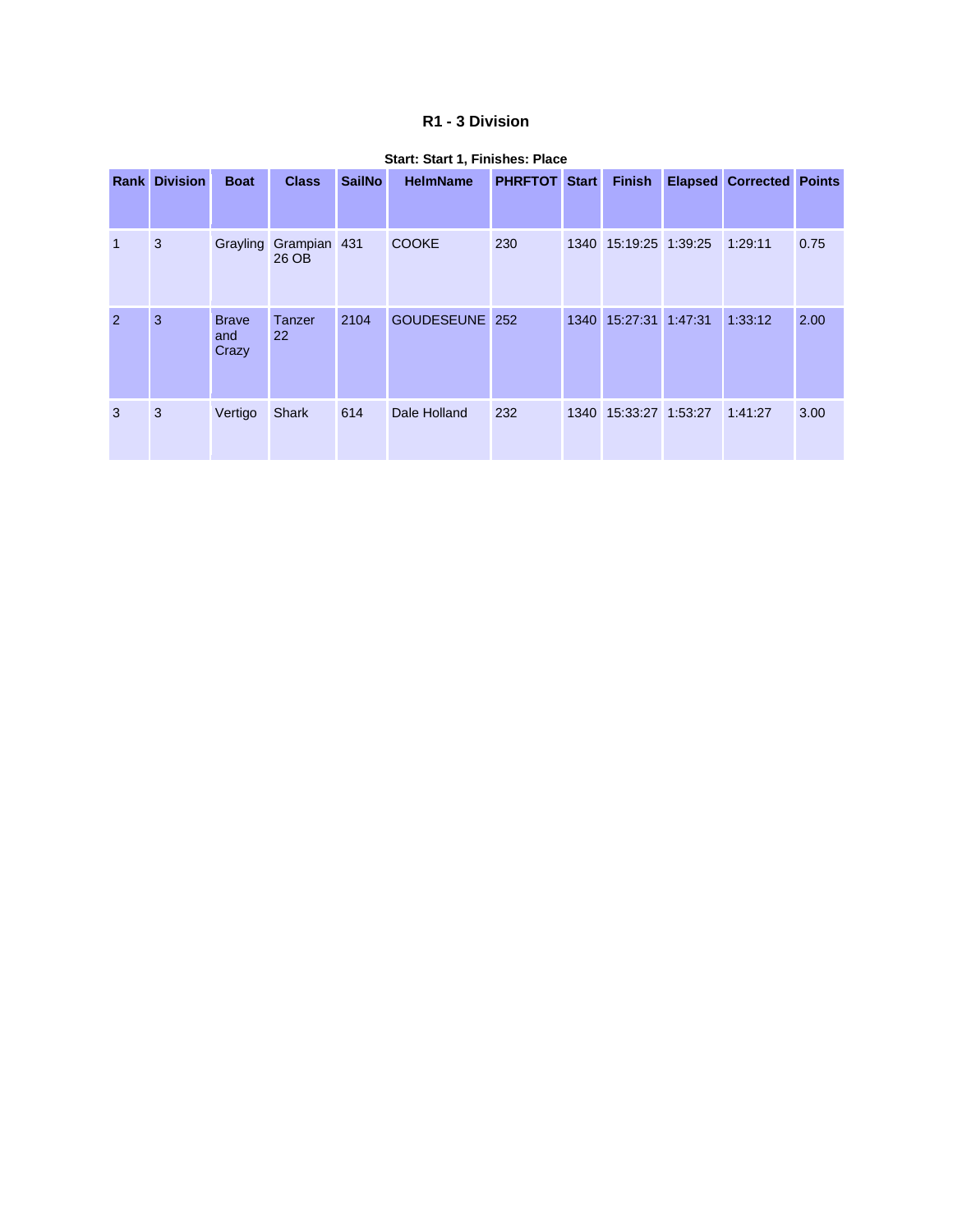### **R1 - Shark Division**

|                | <b>Rank Division</b> | <b>Boat</b>                        | <b>Class</b>       | <b>SailNo</b> | <b>HelmName</b> | <b>PHRFTOT Start</b> |      | <b>Finish</b>         | <b>Elapsed</b> | <b>Corrected Points</b> |      |
|----------------|----------------------|------------------------------------|--------------------|---------------|-----------------|----------------------|------|-----------------------|----------------|-------------------------|------|
| $\overline{1}$ | Shark                | <b>Tiger Niles</b>                 | <b>SHARK</b><br>24 | 1489          | <b>AKER</b>     | 219                  |      | 1335 15:18:54 1:43:54 |                | 1:34:51                 | 0.75 |
| $\overline{2}$ | <b>Shark</b>         | Mako                               | <b>SHARK</b><br>24 | 1762          | <b>WAGER</b>    | 219                  | 1335 | 15:19:04              | 1:44:04        | 1:35:01                 | 2.00 |
| 3              | <b>Shark</b>         | <b>Nautical</b><br><b>Disaster</b> | <b>SHARK</b><br>24 |               | Giesbrecht      | 219                  |      | 1335 15:21:09 1:46:09 |                | 1:36:55                 | 3.00 |
| $\overline{4}$ | <b>Shark</b>         | Paradox                            | <b>SHARK</b><br>24 | 1485          | MUNROE,<br>D    | 219                  | 1335 | 15:24:25              | 1:49:25        | 1:39:54                 | 4.00 |

#### **Start: Start 1, Finishes: Place**